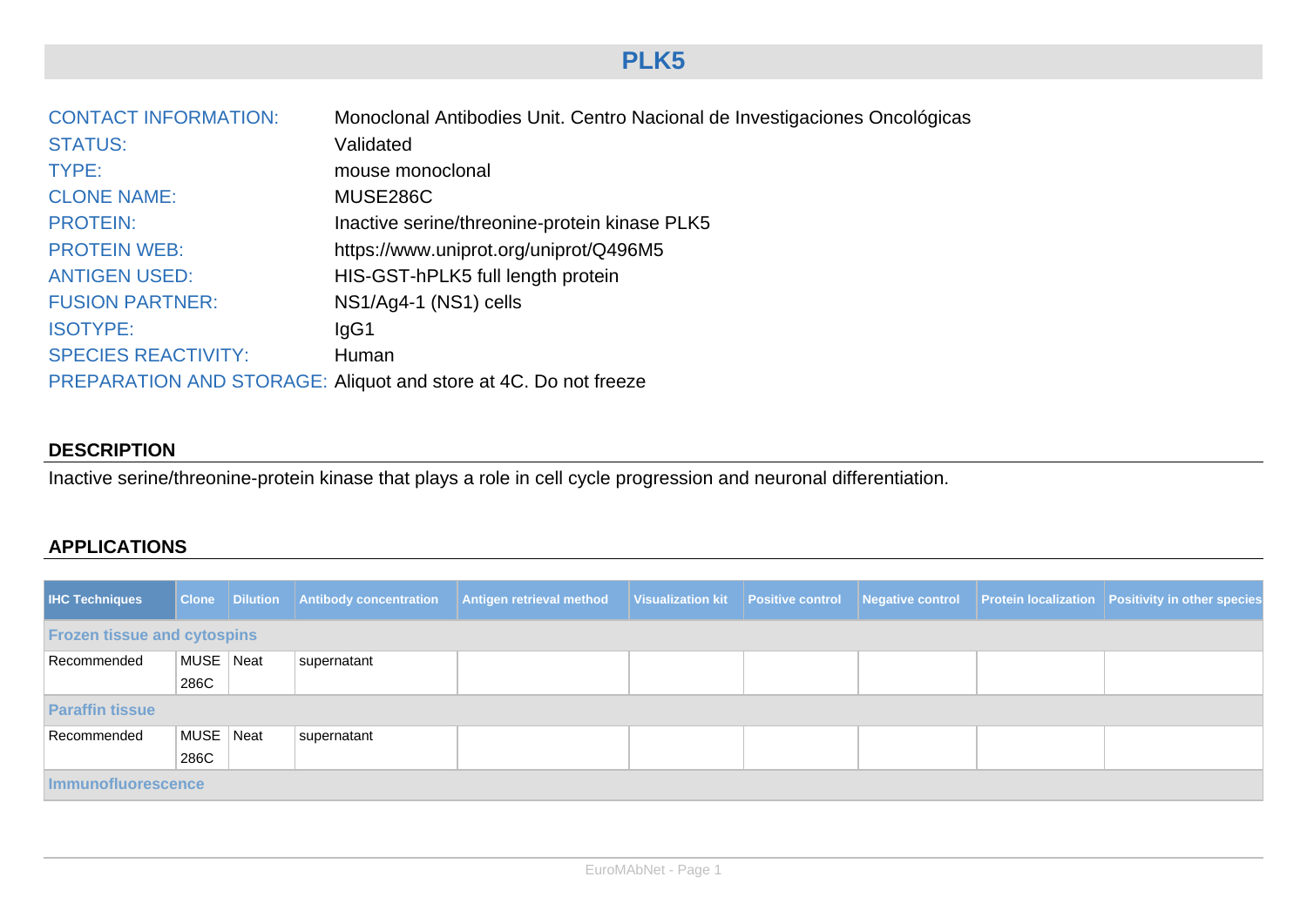

## **MUSE286C mAb is able to detect human PLK5 protein in immunocytochemistry**

To confirm that MUSE286C mAb recognizes human PLK5 protein, immunocytochemistry on frozen cytospin preparations of GFP-tagged human PLK5 expressed in HEK293 was performed. Cytospin preparation of human GFP-tagged human PLK1 protein was used as a negative control. Labeling with the anti-GFP antibody confirmed transfection efficiency.



**MUSE286C mAb can be used to detect PLK5 protein in human paraffin tissues**

| <b>WB Techniques</b>    | <b>Clone</b> | Dilution | Antibody concentration   Positive control   Negative control   Expected MW |  |  |  | Observed Mw | <b>Positivity in other species</b> |  |
|-------------------------|--------------|----------|----------------------------------------------------------------------------|--|--|--|-------------|------------------------------------|--|
| <b>Western Blotting</b> |              |          |                                                                            |  |  |  |             |                                    |  |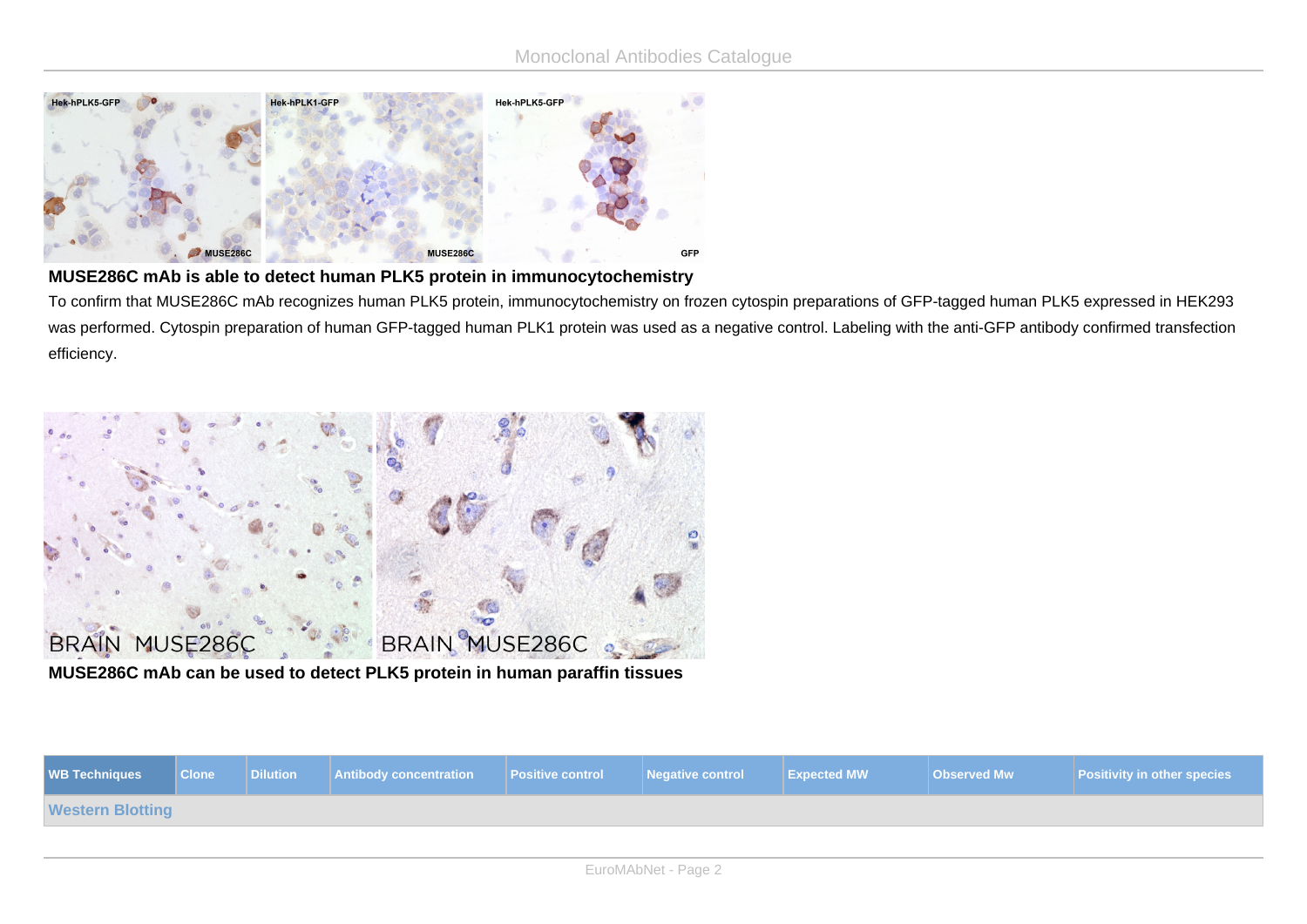Monoclonal Antibodies Catalogue